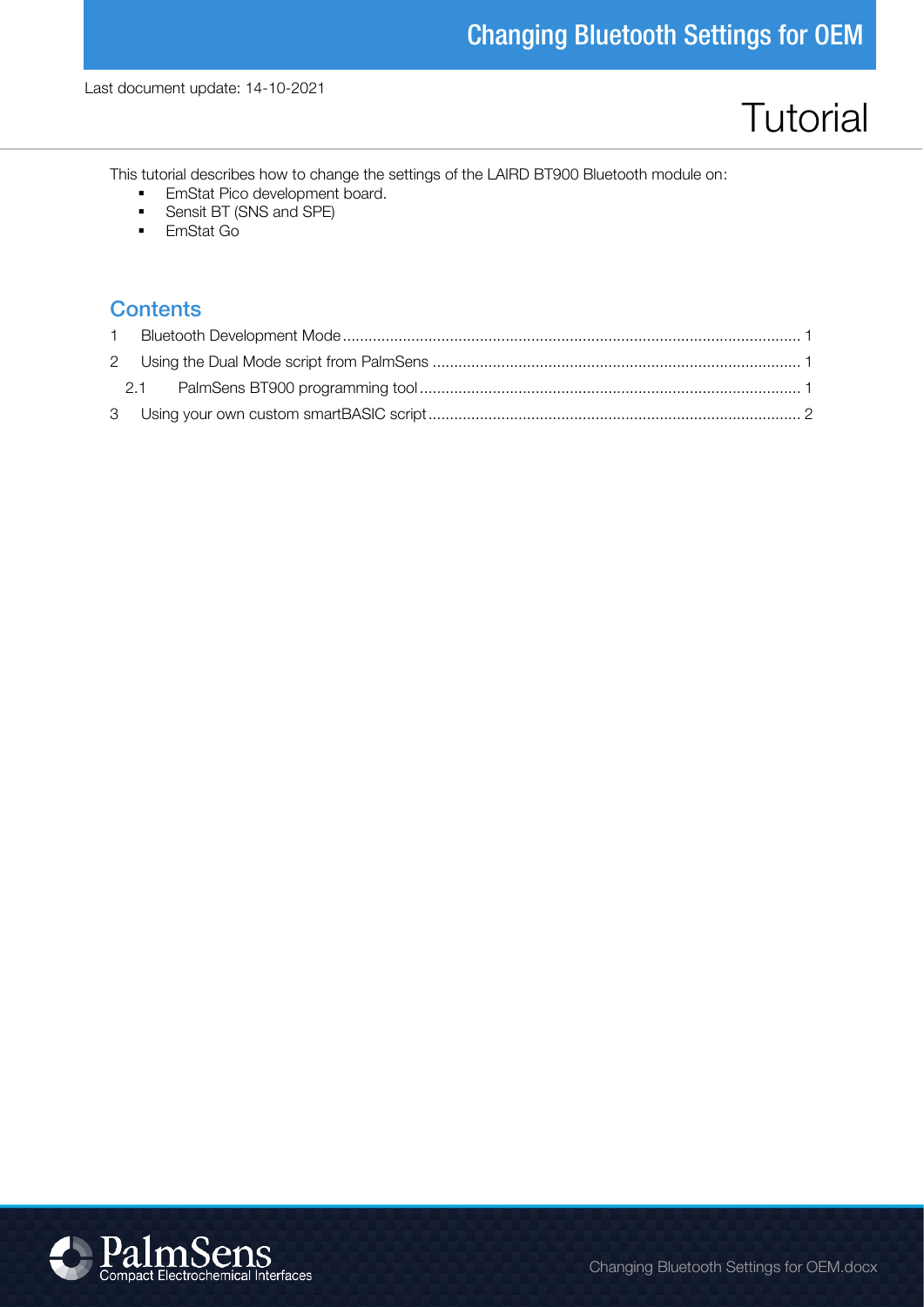## 1 Bluetooth Development Mode

Most of our OEM instruments use the Laird BT900 module for Bluetooth communications. The Laird BT900 Bluetooth module can be set in a Development Mode to allow for changing the smartBASIC script running on it. SmartBASIC is a scripting language from Laird, the manufacturer of the Laird BT900 Bluetooth module.

For more information, see: [BT900 Series Bluetooth Module | Laird Connectivity](https://www.lairdconnect.com/wireless-modules/bluetooth-modules/bluetooth-42-and-40-modules/bt900-series-bluetooth-module)

# 2 Using the Dual Mode script from PalmSens

PalmSens has developed a script for using the Bluetooth module in Dual Mode. This means that it will identify itself as a classic Serial Port Profile (SPP) Bluetooth device and as a Bluetooth 4.0 or Bluetooth LE (BLE) device. The host (PC, mobile or other Bluetooth enabled device) can choose to connect via SPP or BLE. The latter allows for connecting with an iOS app for example.

The BLE settings used in our Dual Mode script are based on the VSP Application Note from Laird, which can be found here: [BT900 Series Bluetooth Module Documentation](https://www.lairdconnect.com/wireless-modules/bluetooth-modules/bluetooth-42-and-40-modules/bt900-series-bluetooth-module#documentation)

#### 2.1 PalmSens BT900 programming tool

To easily update your device to the dual mode smartBASIC we have developed a simple tool to update your device. The tool works with:

- EmStat Pico development board.
- Sensit BT (SNS and SPE)
- EmStat GO

| Select device to upgrade                                                                                                       |                        |          |                                                                                                       |  |  |  |  |
|--------------------------------------------------------------------------------------------------------------------------------|------------------------|----------|-------------------------------------------------------------------------------------------------------|--|--|--|--|
| <b>EmStat Pico Dev Board</b>                                                                                                   | Sensit BT (SNS or SPE) | EmStatGo |                                                                                                       |  |  |  |  |
|                                                                                                                                |                        |          | The selected device will receive a new SmartBASIC script for the on-board Laird BT900 module. The new |  |  |  |  |
| script allows for connecting via either Classic Bluetooth (SPP) or Bluetooth LE.<br>Make sure the device is connected via USB. |                        |          |                                                                                                       |  |  |  |  |
| <b>UPLOAD SCRIPT</b>                                                                                                           | OPEN BRIDGE ONLY       |          |                                                                                                       |  |  |  |  |

The tool works simply by selecting which device you have connected to your PC via USB and clicking the "UPLOAD SCRIPT"-button.

You can download the tool here: [www.palmsens.com/ps-laird-bt900-upgrade-tool](https://www.palmsens.com/ps-laird-bt900-upgrade-tool)